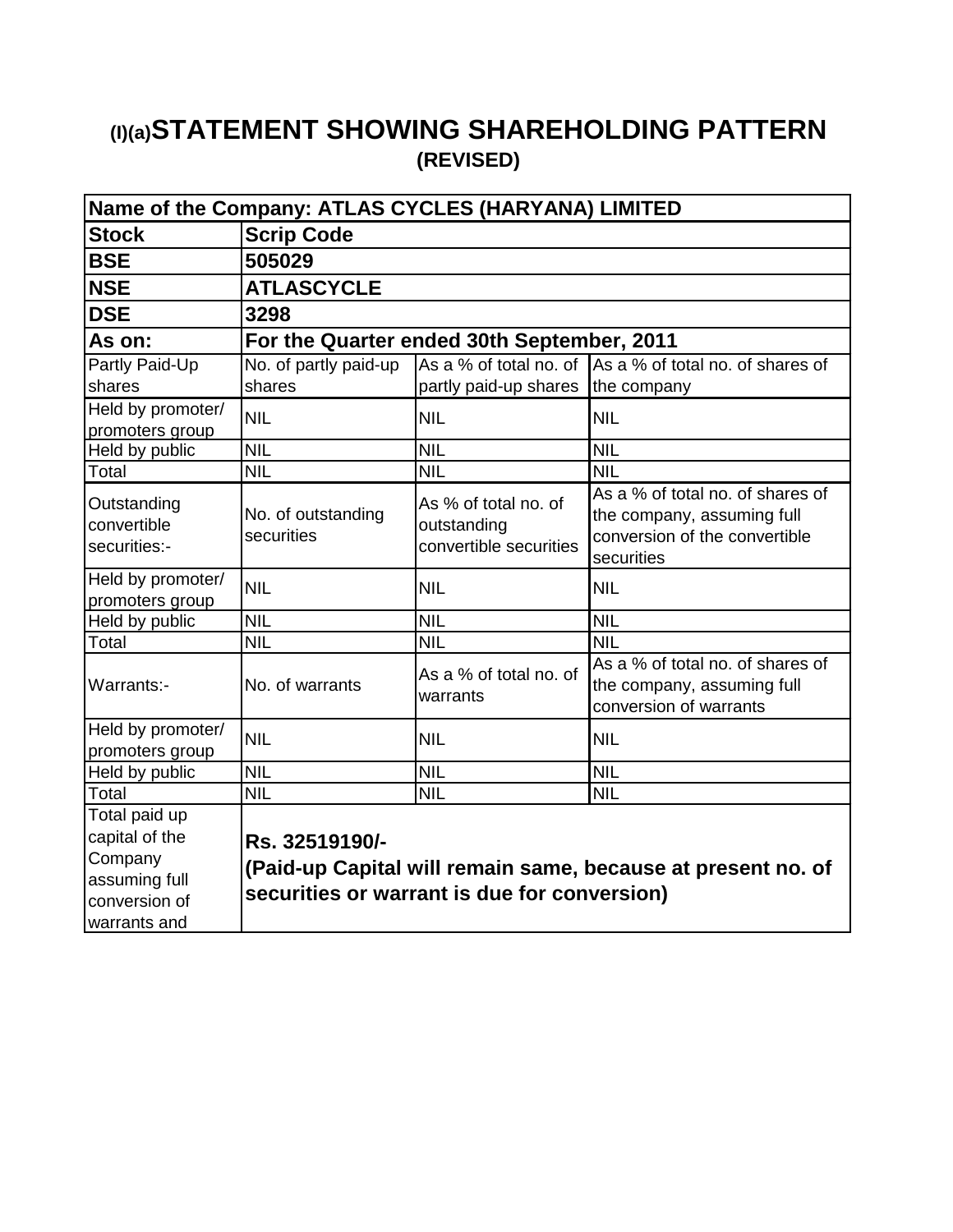| Category          | Category of Shareholder                                                                  | Number of<br>Shareholders | <b>Total number</b><br>of shares | Number of shares<br>held in dematerialized | Total shareholding as a percentage<br>of total number of shares |                                                 | Shares Pledged or otherwise<br>encumbered |                            |
|-------------------|------------------------------------------------------------------------------------------|---------------------------|----------------------------------|--------------------------------------------|-----------------------------------------------------------------|-------------------------------------------------|-------------------------------------------|----------------------------|
| Code              |                                                                                          |                           |                                  | form                                       | of $(A+B)$                                                      | As a percentage As a percentage of<br>$(A+B+C)$ | Number of<br>shares                       | As a<br>percentage         |
| (1)               | (II)                                                                                     | (III)                     | (IV)                             | (V)                                        | (VI)                                                            | (VII)                                           | (VIII)                                    | $(IX)=$<br>(VIII)/(IV)*100 |
| (A)               | <b>SHAREHOLDING OF PROMOTER AND PROMOTER GROUP</b>                                       |                           |                                  |                                            |                                                                 |                                                 |                                           |                            |
| (1)               | Indian                                                                                   |                           |                                  |                                            |                                                                 |                                                 |                                           |                            |
| (a)               | Individuals/Hindu<br><b>Undivided Family</b>                                             | 31                        | 865849                           | 160514                                     | 26.626                                                          | 26.626                                          | 0.000                                     | 0.000                      |
| (b)               | Central Gov/ State Gov.                                                                  | 0                         | 0                                | 0                                          | 0.000                                                           | 0.000                                           | 0.000                                     | 0.000                      |
| $(c^{\prime})$    | <b>Bodies Corporate</b>                                                                  | 4                         | 620616                           | 0                                          | 19.085                                                          | 19.085                                          | 0.000                                     | 0.000                      |
| (d)               | Financial Inst./ Banks                                                                   | 0                         | 0                                | 0                                          | 0.000                                                           | 0.000                                           | 0.000                                     | 0.000                      |
| (e)               | Any Other (specify)                                                                      | $\mathbf 0$               | 0                                | 0                                          | 0.000                                                           | 0.000                                           | 0.000                                     | 0.000                      |
|                   | SUB-TOTAL (A)(1)                                                                         | 35                        | 1486465                          | 160514                                     | 45.710                                                          | 45.710                                          | 0.000                                     | 0.000                      |
| (2)               | Foreign                                                                                  |                           |                                  |                                            |                                                                 |                                                 |                                           |                            |
| (a)               | Individuals (NRI)/<br>Individuals/ Foreign<br>Individuals                                | 0                         | 0                                | 0                                          | 0.000                                                           | 0.000                                           | 0.000                                     | 0.000                      |
| (b)               | <b>Bodies Corporate</b>                                                                  | 0                         | $\overline{0}$                   | 0                                          | 0.000                                                           | 0.000                                           | 0.000                                     | 0.000                      |
| (c)               | Institutions                                                                             | $\overline{0}$            | 0                                | $\mathbf 0$                                | 0.000                                                           | 0.000                                           | 0.000                                     | 0.000                      |
| (d)               | Any Other (specify)                                                                      | $\mathbf 0$               | 0                                | 0                                          | 0.000                                                           | 0.000                                           | 0.000                                     | 0.000                      |
|                   | SUB-TOTAL (A)(2)                                                                         | $\mathbf 0$               | $\bf{0}$                         | $\bf{0}$                                   | 0.000                                                           | 0.000                                           | 0.000                                     | 0.000                      |
|                   | <b>TOTAL SHAREHOLDING OF</b>                                                             |                           |                                  |                                            |                                                                 |                                                 |                                           |                            |
|                   | <b>PROMOTER AND PROMOTER</b>                                                             | 35                        | 1486465                          | 160514                                     | 45.710                                                          | 45.710                                          | 0.000                                     | 0.000                      |
|                   | GROUP $(A)=(A)(1)+(A)(2)$                                                                |                           |                                  |                                            |                                                                 |                                                 |                                           |                            |
| (B)               | <b>PUBLIC SHAREHOLDING</b>                                                               |                           |                                  |                                            |                                                                 |                                                 |                                           |                            |
| (1)               | Institutions                                                                             |                           |                                  |                                            |                                                                 |                                                 |                                           |                            |
| (a)               | Mututal Funds/ UTI                                                                       | $\overline{c}$            | 953                              | 0                                          | 0.0293                                                          | 0.0293                                          | N/A                                       | N/A                        |
| (b)               | Financial Inst.                                                                          | 1                         | 76                               | 76                                         | 0.0023                                                          | 0.0023                                          | N/A                                       | N/A                        |
| (c <sub>1</sub> ) | Central Gov/ State Gov.                                                                  | $\mathbf 0$               | $\overline{0}$                   | $\overline{0}$                             | 0.0000                                                          | 0.0000                                          | N/A                                       | N/A                        |
| (d)               | <b>Venture Capital Funds</b>                                                             | $\mathbf 0$               | $\overline{0}$                   | 0                                          | 0.0000                                                          | 0.0000                                          | N/A                                       | N/A                        |
| (e)               | Insurance companies                                                                      | $\mathbf 0$               | 0                                | 0                                          | 0.0000                                                          | 0.0000                                          | N/A                                       | N/A                        |
| (f)               | Foreign Institutional<br>Investors                                                       | $\Omega$                  | 0l                               | 0                                          | 0.0000                                                          | 0.0000                                          | N/A                                       | N/A                        |
| (g)               | Foreign Venture capital<br>Investors                                                     | 0                         | 0                                | 0                                          | 0.0000                                                          | 0.0000                                          | N/A                                       | N/A                        |
| (h)               | Any Other (specify) FDI                                                                  | 0                         | $\overline{0}$                   | 0                                          | 0.0000                                                          | 0.0000                                          | N/A                                       | N/A                        |
|                   | SUB-TOTAL (B)(1)                                                                         | $\overline{\mathbf{3}}$   | 1029                             | 76                                         | 0.0316                                                          | 0.0316                                          | N/A                                       | N/A                        |
| (2)               | <b>Non-Institutions</b>                                                                  |                           |                                  |                                            |                                                                 |                                                 |                                           |                            |
| (a)               | <b>Bodies Corporate</b><br>Individuals-                                                  | 184                       | 210503                           | 205130                                     | 6.473                                                           | 6.473                                           | N/A                                       | N/A                        |
|                   | i. Individual shareholder<br>holding nominal share<br>capital upto Rs. 1 lac             | 8898                      | 1068522                          | 828128                                     | 32.858                                                          | 32.858                                          | N/A                                       | N/A                        |
| (b)               | ii. Individual shareholder<br>holding nominal share<br>capital in excess of Rs. 1<br>lac | 16                        | 389293                           | 365523                                     | 11.971                                                          | 11.971                                          | N/A                                       | N/A                        |
| (c)               | Any other (specify)<br>Non-Resident Indian /<br><b>OCB</b>                               | 51                        | 8476                             | 8124                                       | 0.261                                                           | 0.261                                           | N/A                                       | N/A                        |
| (d)               | Any other (specify)<br><b>Clearing Member</b>                                            | 121                       | 87626                            | 87626                                      | 2.695                                                           | 2.695                                           | N/A                                       | N/A                        |
| (e)               | Any other (specify)<br><b>Trust</b>                                                      |                           | 5                                | 5                                          | 0.000                                                           | 0.000                                           | N/A                                       | N/A                        |
|                   | SUB-TOTAL (B)(2)                                                                         | 9271                      | 1764425                          | 1494536                                    | 54.258                                                          | 54.258                                          | N/A                                       | N/A                        |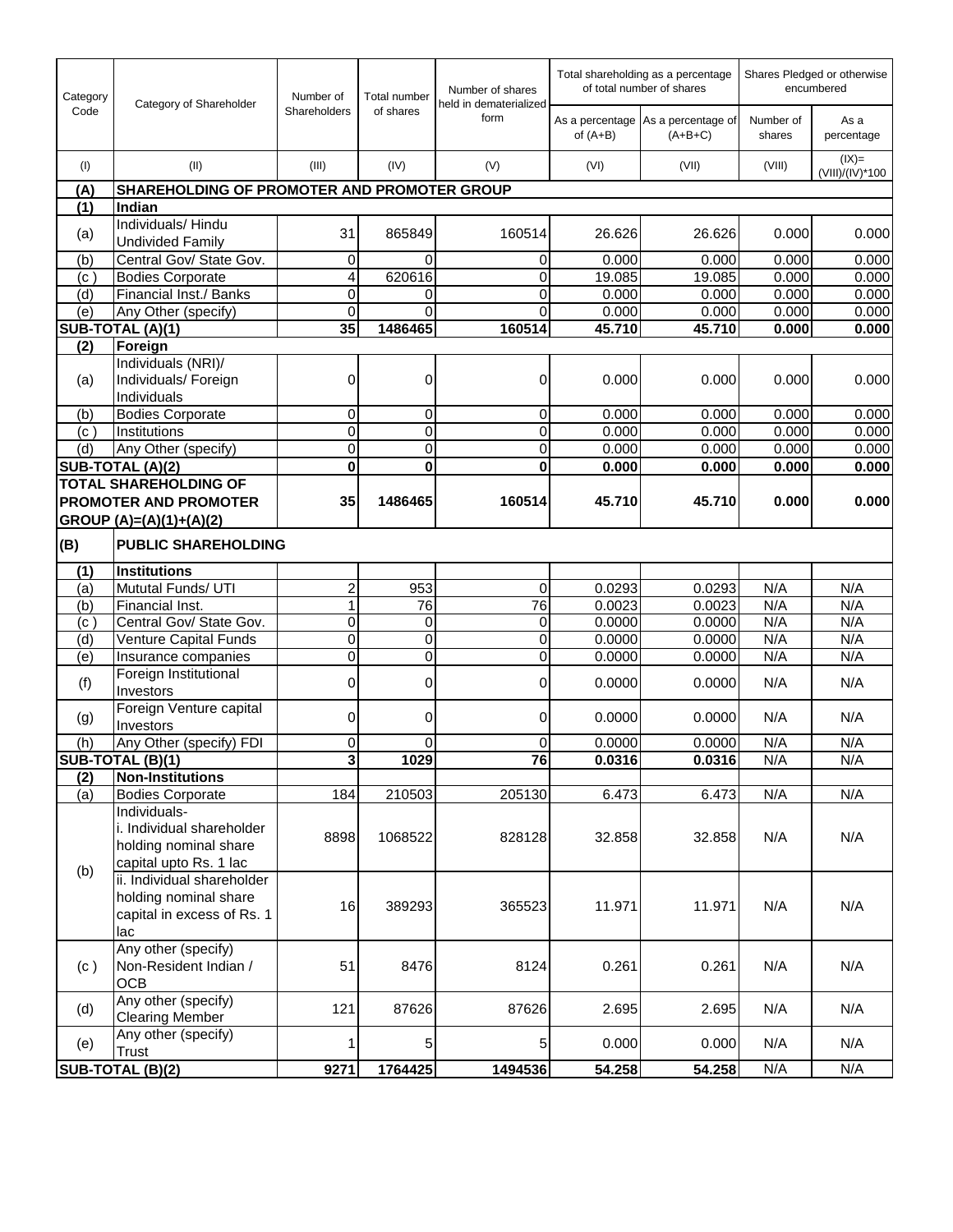| <b>TOTAL PUBLIC</b> | <b>SHAREHOLDING</b><br>$(B)=(B)(1)+(B)(2)$                                                                                                       | 9274l | 1765454 | 1494612 | 54.290 | 54.290 | N/A | N/A |
|---------------------|--------------------------------------------------------------------------------------------------------------------------------------------------|-------|---------|---------|--------|--------|-----|-----|
| (C)                 | SHARES HELD BY CUSTODIANS AND AGAINST WHICH DEP. RECEIPTS HAVE BEEN ISSUED                                                                       |       |         |         |        |        |     |     |
| (a)                 | <b>DEPOSITORY</b><br><b>IRECEIPTS</b>                                                                                                            |       |         |         |        |        | N/A | N/A |
|                     | SUB-TOTAL (C)(1)                                                                                                                                 | 0     |         |         |        | 0      | N/A | N/A |
|                     | <b>ITOTAL SHARES HELD BY</b><br><b>ICUSTODIANS AND AGAINST</b><br><b>IWHICH DEP. RECEIPTS HAVE</b><br><b>BEEN ISSUED <math>(C)=(C)(1)</math></b> | 0     |         |         |        | 0      | N/A | N/A |
|                     | Grand Total $(A) + (B) + (C)$                                                                                                                    | 9309  | 3251919 | 1655126 | 100    | 100    | N/A | N/A |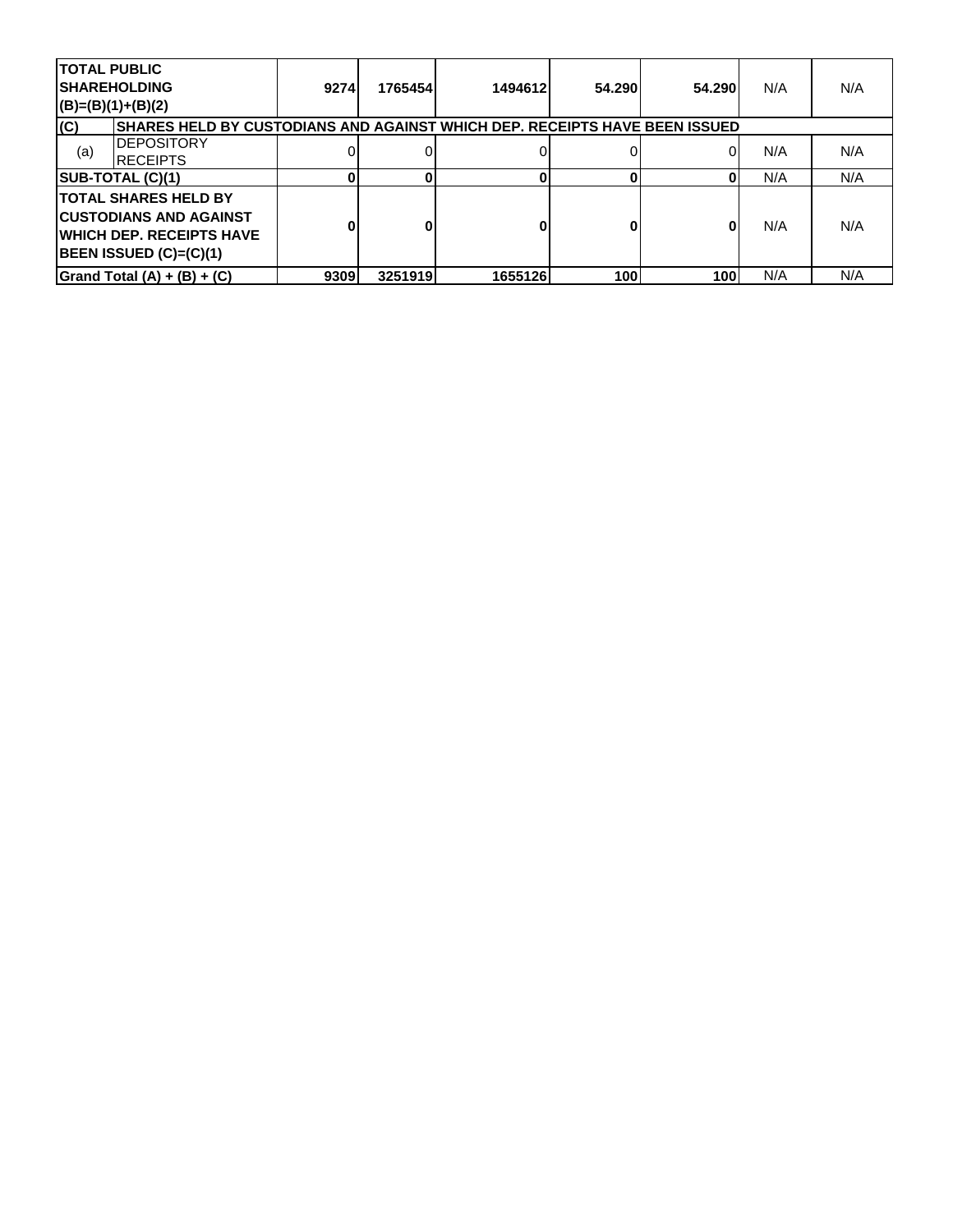#### **(I) (b) Statement showing Shareholding of persons belonging tohte category "Promoter and Promoter Group" As on 31.12.2011**

|                  |                                              |               | <b>Total shares held</b>             | <b>Shares pledged or otherwise</b> |                            |                                                                |
|------------------|----------------------------------------------|---------------|--------------------------------------|------------------------------------|----------------------------|----------------------------------------------------------------|
| Sr. No.          | Name of the shareholder                      | <b>Number</b> | As a % of grand<br>total $(A)+(B)+@$ | No.                                | As a $%$                   | As a % of grand total<br>$(A)+(B+(C)$ of sub-<br>clause (I)(a) |
| (1)              | (II)                                         | (III)         | (IV)                                 | (V)                                | $(VI) = (V)I$<br>(III)*100 | (VIII)                                                         |
|                  | <b>INDIVIDUALS (HUF)</b>                     |               |                                      |                                    |                            |                                                                |
| 1                | <b>SHRI SANJAY KAPUR</b>                     | 116377        | 3.579                                | $\mathbf 0$                        | 0                          | 0                                                              |
| $\overline{2}$   | <b>SHRI VIKRAM KAPUR</b>                     | 66194         | 2.036                                | $\overline{0}$                     | $\overline{0}$             | 0                                                              |
| 3                | <b>SHRI GAUTAM KAPUR</b>                     | 100595        | 3.093                                | $\overline{0}$                     | $\mathbf 0$                | 0                                                              |
| 4                | <b>SHRI GIRISH KAPUR</b>                     | 100130        | 3.079                                | $\mathbf 0$                        | 0                          | 0                                                              |
| 5                | <b>SHRI RAJIV KAPUR</b>                      | 90364         | 2.779                                | $\mathbf 0$                        | 0                          | $\mathbf 0$                                                    |
| 6                | SHRI JAI DEV KAPUR                           | 74661         | 2.296                                | $\overline{0}$                     | 0                          | 0                                                              |
| $\overline{7}$   | <b>SHRI SALIL KAPUR</b>                      | 353           | 0.011                                | $\overline{0}$                     | 0                          | $\mathbf 0$                                                    |
| 8                | <b>SHRI ARUN KAPUR</b>                       | 38302         | 1.178                                | $\overline{0}$                     | 0                          | $\mathbf 0$                                                    |
| $\boldsymbol{9}$ | SMT. SARLA KAPUR                             | 40561         | 1.247                                | $\mathbf 0$                        | 0                          | $\mathbf 0$                                                    |
| 10               | <b>SMT. NEELY KAPUR</b>                      | 162           | 0.005                                | $\overline{0}$                     | 0                          | 0                                                              |
| 11               | <b>SHRI ANGAD KAPUR</b>                      | 25900         | 0.796                                | $\overline{0}$                     | 0                          | $\mathbf 0$                                                    |
| 12               | <b>MS. MEERA KAPUR</b>                       | 11823         | 0.364                                | $\mathbf 0$                        | 0                          | 0                                                              |
| 13               | <b>SMT. BIMLA KAPUR</b>                      | 15695         | 0.483                                | $\mathbf 0$                        | 0                          | 0                                                              |
| 14               | SHRI B. D. KAPUR (HUF)                       | 18119         | 0.557                                | $\mathbf 0$                        | 0                          | $\mathbf 0$                                                    |
| 15               | <b>MS. MADHU BAWA</b>                        | 1018          | 0.031                                | $\overline{0}$                     | 0                          | $\mathbf 0$                                                    |
| 16               | <b>SMT. RASHMI KAPUR</b>                     | 478           | 0.015                                | $\overline{0}$                     | 0                          | $\mathbf 0$                                                    |
| 17               | <b>MS ACHLA BAWA</b>                         | 950           | 0.029                                | $\overline{0}$                     | 0                          | $\mathbf 0$                                                    |
| 18               | <b>SHRI RAHUL KAPUR</b>                      | 12828         | 0.394                                | $\overline{0}$                     | 0                          | 0                                                              |
| 19               | <b>SHRI RISHAV KAPUR</b>                     | 12829         | 0.395                                | $\overline{0}$                     | 0                          | 0                                                              |
| 20               | RADHIKA KAPUR                                | 11238         | 0.346                                | $\overline{0}$                     | 0                          | 0                                                              |
| 21               | <b>BINDU KAPUR</b>                           | 12081         | 0.372                                | $\mathbf 0$                        | 0                          | $\mathbf 0$                                                    |
| 22               | <b>SHRI ABHINAV KAPUR</b>                    | 24350         | 0.749                                | $\mathbf 0$                        | 0                          | 0                                                              |
| 23               | <b>MALTI MEHRA</b>                           |               | 0.000                                | $\overline{0}$                     | 0                          | $\mathbf 0$                                                    |
| 24               | <b>SITA KAPUR</b>                            | 2668          | 0.082                                | $\overline{0}$                     | 0                          | $\mathbf 0$                                                    |
| 25               | <b>SHRI ASHWNI KAPUR</b>                     | 13099         | 0.403                                | $\overline{0}$                     | 0                          | $\mathbf 0$                                                    |
| 26               | PRASHANT KAPUR                               | 13099         | 0.403                                | $\overline{0}$                     | 0                          | 0                                                              |
| 27               | <b>SHAKSHI KAPUR</b>                         | 7635          | 0.235                                | $\overline{0}$                     | $\Omega$                   | $\overline{0}$                                                 |
| 28               | <b>SIDHANT KAPUR</b>                         | 26198         | 0.806                                | $\pmb{0}$                          | 0                          | $\pmb{0}$                                                      |
| 29               | <b>MS RENU KAPUR</b>                         |               | 0.000                                | $\overline{0}$                     | 0                          | $\overline{0}$                                                 |
| 30               | SHRI JAGDISH KAPUR (HUF)<br><b>BIGGER</b>    | 17224         | 0.530                                | $\overline{0}$                     | 0                          | 0                                                              |
| 31               | <b>MS MADHVI MALHOTRA</b>                    | 10916         | 0.336                                | $\overline{0}$                     | $\overline{0}$             | $\overline{0}$                                                 |
|                  | <b>BODIES CORPORATE</b>                      |               |                                      |                                    |                            |                                                                |
| 32               | JANKIDAS & SONS PVT. LTD.                    | 33532         | 1.031                                | $\pmb{0}$                          | 0                          | $\pmb{0}$                                                      |
| 33               | <b>MILTON CYCLES INDUSTRIES</b><br>PVT. LTD. | 325846        | 10.020                               | $\overline{0}$                     | 0                          | $\overline{0}$                                                 |
| 34               | LIMBROSE ENGG. WORKS PVT.<br>LTD.            | 257650        | 7.923                                | $\overline{0}$                     | 0                          | $\overline{0}$                                                 |
| 35               | CORONA RIM MFG. CO. LTD.                     | 3588          | 0.110                                | $\overline{0}$                     | 0                          | $\overline{0}$                                                 |
|                  | <b>TOTAL</b>                                 | 1486465       | 45.710 0.000                         |                                    | 0.000                      | 0.000                                                          |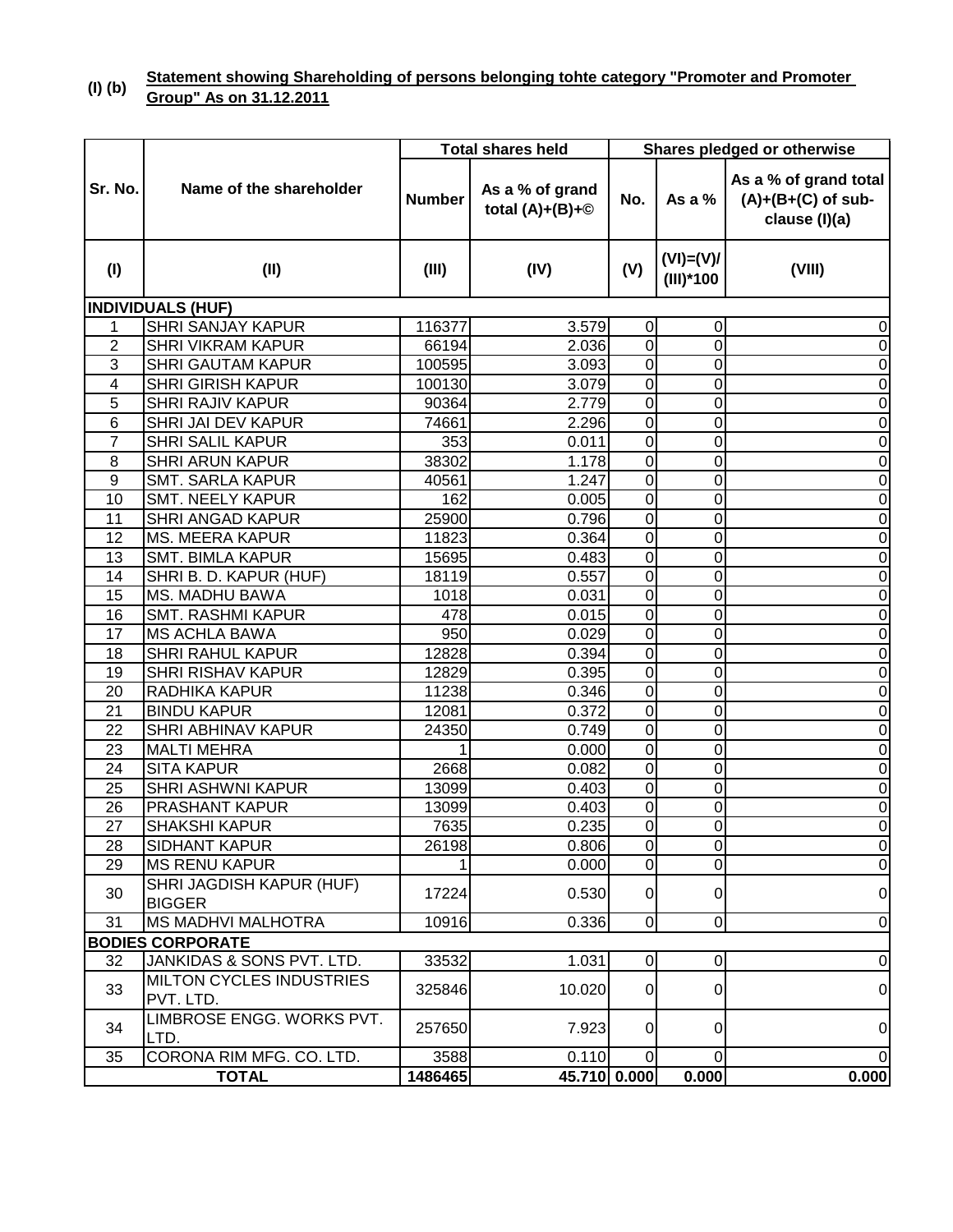#### **(1)(C) CATEGORY "PUBLIC" AND HOLDING MORE THAN 1% OF THE TOTAL NUMBER OF STATEMENT SHOWING SHAREHOLDING OF PERSEONS BELONGING TO THE SHARES AS ON 31.12.201**

| Sr. No. | Name of the Shareholder    | Number of<br><b>Shares</b> | Shares as a percentage of total<br>No. of Shares (i.e. Grand Total<br>$(A)+(B)+(C)$ indicated in<br>Statement at para (I)(a) above |
|---------|----------------------------|----------------------------|------------------------------------------------------------------------------------------------------------------------------------|
|         | IMY MONEY SECURITIES LTD.  | 50000                      | 1.538                                                                                                                              |
|         | 2 RUNNER MARKETING PVT LTD | 50000                      | 1.538                                                                                                                              |
|         | 3 VIJAY AGGARWAL           | 50000                      | 1.538                                                                                                                              |
|         | 4 DIPAK KANAYALAL SHAH     | 34200                      | 1.052                                                                                                                              |
|         | 5 NIRMAL M. BANG           | 72530                      | 2.230                                                                                                                              |
|         | TOTAL                      | 256730                     | 7.895                                                                                                                              |

#### **(1)(D) STATEMENT SHOWING DETAILS OF LOCKED-IN SHARES AS ON 31.12.201**

| Sr. No. | Name of the Shareholder | Number of<br><b>Shares</b> | Shares as a percentage of total<br>No. of Shares (i.e. Grand Total<br>$(A)+(B)+(C)$ indicated in<br>Statement at para (I)(a) above |
|---------|-------------------------|----------------------------|------------------------------------------------------------------------------------------------------------------------------------|
|         |                         |                            |                                                                                                                                    |
|         |                         |                            |                                                                                                                                    |
|         | TOTAL                   | NIL                        | NIL                                                                                                                                |

#### **(II)(a) STATEMENT SHOWING DETAILS OF DEPOSITORY RECEIPTS (DRs) AS ON 31.12.201**

| Sr. No. | Name of the Shareholder | Number of<br><b>Shares</b> | Shares as a percentage of total<br>No. of Shares (i.e. Grand Total<br>$(A)+(B)+(C)$ indicated in<br>Statement at para (I)(a) above |
|---------|-------------------------|----------------------------|------------------------------------------------------------------------------------------------------------------------------------|
|         |                         |                            |                                                                                                                                    |
|         |                         |                            |                                                                                                                                    |
|         | ΤΟΤΑL                   |                            | NIL                                                                                                                                |

#### **STATEMENT SHOWING HOLDING OF DEPOSITORY RECEIPTS (DRs) WHERE**

#### **(II)(b) UNDERLYING SHARES ARE IN EXCESS OF 1% OF THE TOTAL NUMBER OF SHARES AS ON 31.12.201**

| Sr. No. | Name of the Shareholder | Number of<br><b>Shares</b> | Shares as a percentage of total<br>No. of Shares (i.e. Grand Total<br>$(A)+(B)+(C)$ indicated in<br>Statement at para (I)(a) above |
|---------|-------------------------|----------------------------|------------------------------------------------------------------------------------------------------------------------------------|
|         |                         |                            |                                                                                                                                    |
|         |                         |                            |                                                                                                                                    |
|         | ΤΟΤΑL                   |                            | NIL                                                                                                                                |